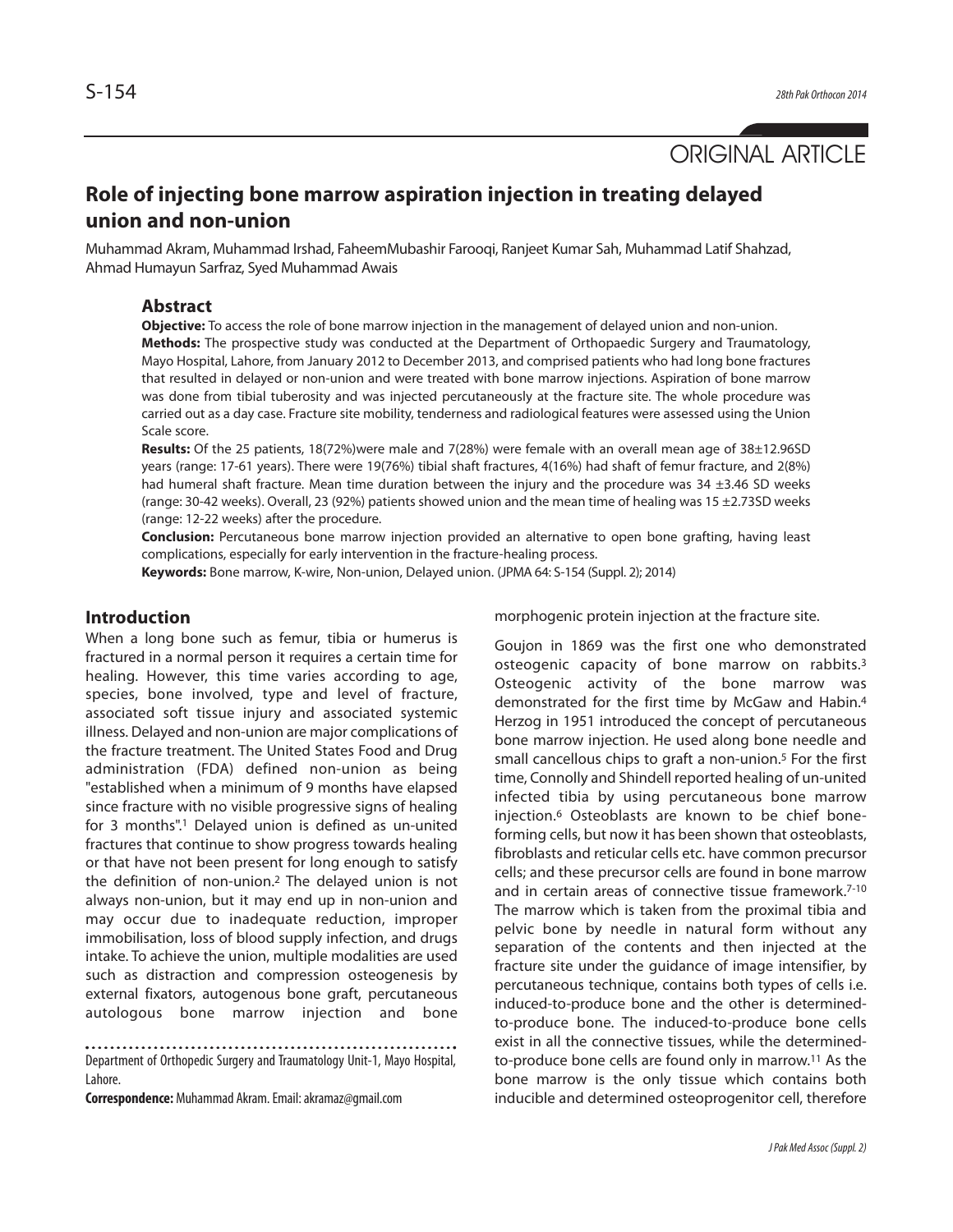bone marrow is logically the graft of choice.<sup>12</sup> The method has the advantage of treating non-unions and delayed unions without surgical exposure of either the donor or recipient site.

The current study was planned to confirm the role and effectiveness of autologous bone marrow injection in the management of delayed unions and non-unions.

### **Patients and Methods**

The prospective study was conducted at the Department of Orthopaedic Surgery and Traumatology, Mayo Hospital, Lahore, from January 2012 to December 2013, and comprised patients who had long bone fractures that resulted in delayed union or non-union and were treated with bone marrow injections.

Cases that did not show signs of union radiologically and infection were considered for injection. Infected and gap non-union cases were excluded. Infection was ruled out on the basis of normal erythrocyte sedimentation rate (ESR), total leukocyte count (TLC) and C-reactive protein (CRP) values. All fractures had acceptable alignment, good bone opposition and stable fixation. Injection was given with implant external fixator in situ. The bone marrow was injected at intervals of four to six weeks after radiological evaluation for union under fluoroscopy control.

The procedure was carried out in operation theatre (OT) as a day case. The patient was placed in supine position, proximal tibia and recipient area were draped separately to avoid cross-contamination. A two mm K-wire was used to drill the bone with T-handle and then a needle of gauge 16 was used for aspiration and a lumber puncture needle of gauge 16 was used for injection. The entire procedure was done under local infiltration with 2% xylocaine or ketamine or spinal anaesthesia. The recipient site was marked prior to the injection and immediately after aspiration, 40-50ml of the non-heparinised bone marrow was injected into the previously marked site under fluoroscopy guidance. A compression dressing was given postoperatively and the patient was discharged in the evening and reviewed after every 6 weeks. Serial X-rays were taken at review till the fracture got united.

Fracture site mobility, tenderness and radiological

features were assessed using the Union Scale score (Table) in which union is considered with a score of 6 or more.

### **Results**

Of the 25 patients, 18(72%) were male and 7(28%) were female with an overall mean age of 38±12.96 SD years (range: 17-61 years). There were 19(76%) tibial shaft fractures, 4(16%) had shaft of femur fracture, and 2(8%) had humeral shaft fracture. Mean time duration between the injury and the procedure was 34±3.46 SD weeks (range: 30-42 weeks). The mean duration of injection procedure was 15 ±3.75 SD minutes (range: 10-25 minutes).

Eight (32%) patients had closed fracture, 7(28%) had Gustilo open fracture classification(13) grade I, 6(24%) had grade II, 3(12%) had grade IIIA and 1(4%) had grade IIIB. Three of the 4(75%) patients with shaft of femur fracture had been managed with closed interlocking nail, whereas 1(25%) case was managed by external fixators. One of the 2(50%) cases with fracture of the humeral shaft had been treated by Locking Compression Plate(LCP) while 1(50%) was managed by AO external fixator (Arbeitsgemeinschaftfür Osteosynthesefragen (German for "Association for the Study of Internal Fixation", or AO),. Of the 19 patients with shaft of tibia fracture, 11(58%) had been treated with close reduction and above-knee Plaster of Paris (POP), 2(10.5%) by closed reduction with interlocking nail and 2(10.5%) with open reduction and internal fixation with Dynamic Compression Plate (DCP), while 4(21%) were managed by external fixators.

Overall, 23 (92%) patients showed union and the mean time of healing was 15±2.73SD weeks (range: 12-22 weeks) after the procedure, while 2(8%) patients had to go for surgical treatment with cancellous bone graft.

The mean pre-injection Union Scale Score was 2 ±1 SD (range: 0-3) compared to 5.6±1.26 SD (range: 0-7) postprocedure. In united cases, it was 6.6±0.499 SD (range: 6-7). In 2(8%) cases of interlocking nails, pain was experienced after the procedure which was cured by giving analgesics during the hospital stay and oral paracetamol at the time of discharge. Pain was relieved after a day or two. There was no complication

| <b>Features</b>       |                               |                                    |                                                                                    |                                                          |
|-----------------------|-------------------------------|------------------------------------|------------------------------------------------------------------------------------|----------------------------------------------------------|
| Mobility              | Frank mobility in both planes | Restricted mobility in both planes | Minimum mobility in one plane                                                      | No Mobility at all                                       |
| <b>Tenderness</b>     | Present                       | Absent                             |                                                                                    |                                                          |
| Radiological features | No Callus at all              | Minimum ensheathing callus         | Good ensheathing callus or internal callus<br>with bridging of at least two cortex | Good internal callus with<br>Bridging of all four cortex |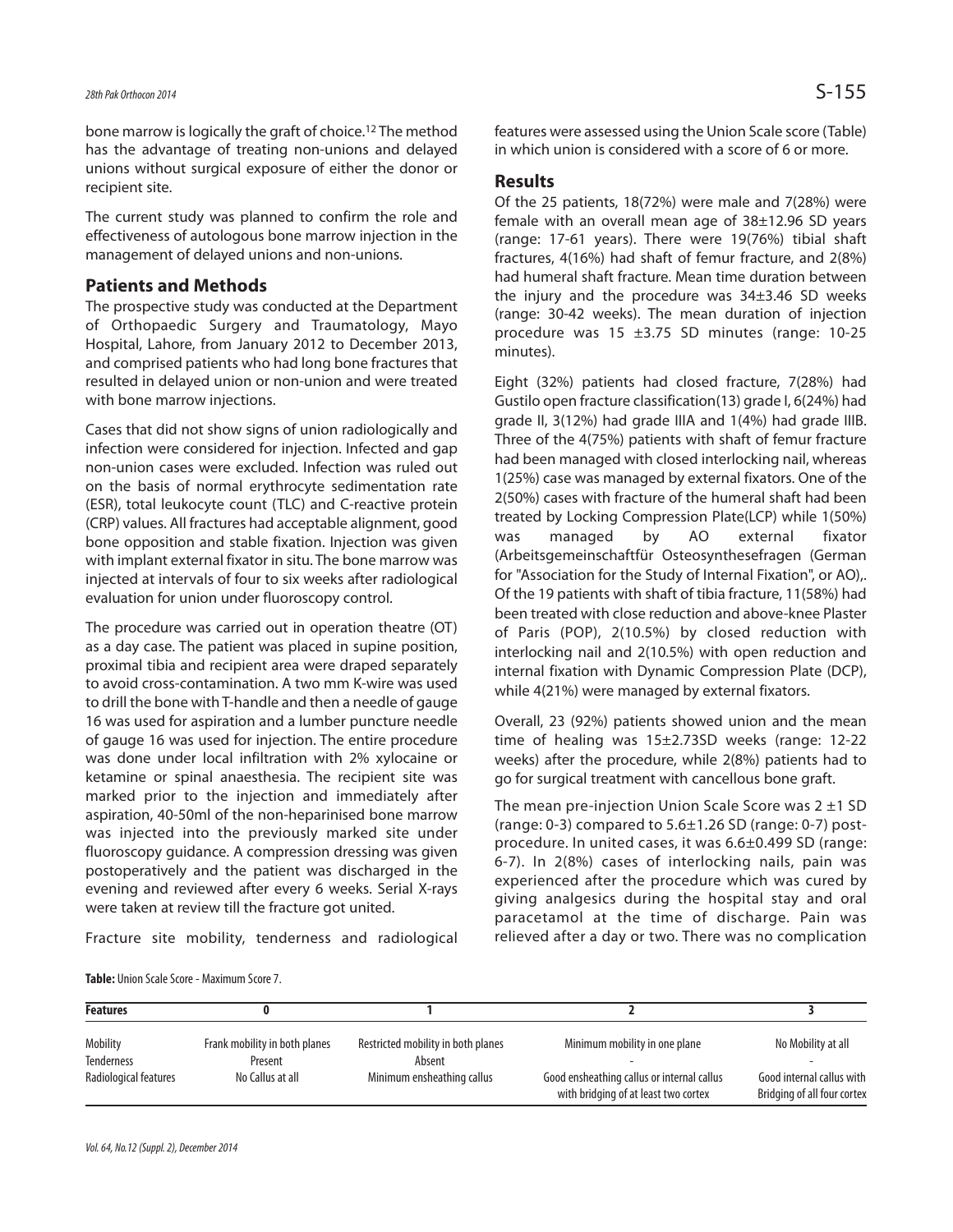from the procedure.

## **Discussion**

Open fracture and soft tissue injury results in an increase in incidence of non-union from normal 2.5% to 13-16%. Recently, many methods have been introduced to achieve healing and manage delayed union in difficult orthopaedic situations. These include ways of bone grafting, use of bone graft supplements like amorphous hydroxyapatite as substitute of bone graft in cancellous and cortical bone. The bone graft acts as a scaffold with most of the cellular elements dying out and being replaced by creeping substitution.<sup>14</sup> Although these methods show good results and are acceptable, yet they have disadvantages of having all the risks of major surgery, including blood loss, infection and donor-site morbidity.<sup>15</sup>

The bone marrow was injected in all of cases at 34 weeks since injury. Of the 25 patients, 23 had good union potential score. Union was achieved at a mean time of 15 weeks after the procedure. So it is clear that fracture healing was accelerated by bone marrow aspiration injection.

Paley et al. in 1986 reported that when bone marrow is injected early in the fracture-healing process, it showed optimal results and had the poorest result when used in treatment of non-union.<sup>16</sup> Connolly et al. in 1991showed that early injection of autologous bone marrow in delayed union was a preventive treatment of non-union. They reported 6 to 12 weeks as the ideal time for bone marrow injection as it is the time when the initial inflammatory and osteoclasticresorption period of fracture repair has subsided.<sup>17,18</sup> Hence, when it is presumed that union is not going to be achieved as a routine, this procedure should be done as early as possible.

In this study we injected 40-50ml of marrow injection in all the cases of delayed and non-union fractures, yet we have no definitive conclusion regarding the amount of marrow injected. Hernigou P et al. in 2005 showed that efficacy of injected marrow was directly related to the number of progenitor cells.<sup>19</sup>

Healey JH et al. injected 50ml of aspirated marrow in 8 cases. Four of them were injected once, while the rest were given twice, but it did not significantly change the outcome.<sup>20</sup> Connolly et al. in a study of 20 cases used only one injection of 100-150 ml.<sup>17</sup> In another study, Garg et al injected 15-20ml of marrow aspirate twice with an interval of three weeks at the fracture site.<sup>21</sup> It has been observed that by increasing the concentration of marrow using centrifugation techniques results in increase in its osteogenic activity.22,23 As the volume of injection mainly depends on the site of injection, so these techniques are very useful when injecting the marrow in a limited and small space.<sup>22</sup>

Stinchfield et al. reported that bone healing was impaired when bone marrow aspiration was used with heparin.<sup>24</sup> Thus, to avoid the potential impairment of bone healing, heparin was not used in our study.

### **Conclusion**

Percutaneous autologous bone marrow injection in natural form proved to be very effective, simple, minimally invasive, safe and inexpensive method of treatment without the complications of tricortical/cancellous bone grafting and it can be carried out when the skin condition is poor. The results are gratifying and there is scope for further research into the healing process in different situations.

### **Acknowledgment**

We are grateful to Mr. Ghias-ud-Din, General Secretary of the Society for Welfare of Orthopedically Disabled, for providing medications to the needy patients, and Mr. Mumtaz for typing the manuscript.

### **References**

- 1. Taylor JC. Delayed union and nonunion of fractures. In: Crenshaw AH. Campbell's Operative Orthopaedic. 8th ed. St. Louis: MO, Mosby; 1992, pp 1287 -345.
- 2. Smith J, Greaves I, Porter K. Oxford Desk Reference Major Trauma. UK: Oxford University Press; 2011, pp.268
- 3. P. Hernigou, A. Poignard, O. Manicom, G. Mathieu, H. Rouard.The use of percutaneous autologous bone marrow transplantation in nonunion and avascular necrosis of bone. J Bone Joint Surg Br July 2005 87-B:896-902.
- 4. McGaw WH, Harbin M. The role of bone marrow and endostium in bone regeneration. An experimental study of bone marrow and endosteal transplants .J Bone Joint Surg 1934; 14: 816-21.
- 5. Siwach R C, Sangwan S S, Singh R, Goel A. Role of percutaneous bone marrow grafting in delayed unions, non-unions and poor regenerates. Indian J Med Sci 2001;55:326-36.
- 6. Connolly J, Guse R, Lippiello L, Dehna R. Development of an osteogenic bone - marrow preparation. J Bone Joint Surg Am 1989; 71: 684-91.
- 7. Urist MR, Burwell RG. Bone grafts, derivatives and substitutes. London: Butterworth - Heinmann; 1994
- 8. Burwell RG. The function of bone marrow in the incorporation of a bone graft. Clin Orthop Relat Res 1985; 200: 125-41.
- 9. Beresford JN. Osteogenic stem cells and the stromal system of bone and marrow. Clin Orthop Relat Res 1989; 240: 270-80.
- 10. Ashton BA, Allen TD, Howlett CR, Eaglesom CC, Hattori A, Owen M. Formation of bone and cartilage by marrow stromal cells in diffusion chambers in vivo . Clin Orthop Relat Res 1980; 151: 294- 307.
- 11. Sharrad WJ, Sutchiffe ML ,Robson MJ, MacEachern AG. The treatment of fibrous nonunion of fractures by pulsing electromagnetic stimulation. J Bone Joint Surg Br 1982; 64: 189-93
- 12. Budenz RW, Bernard GW. Osteogenesis and lukoporesis diffusion chamber implants of isolated bone marrow subpopulation. Am J